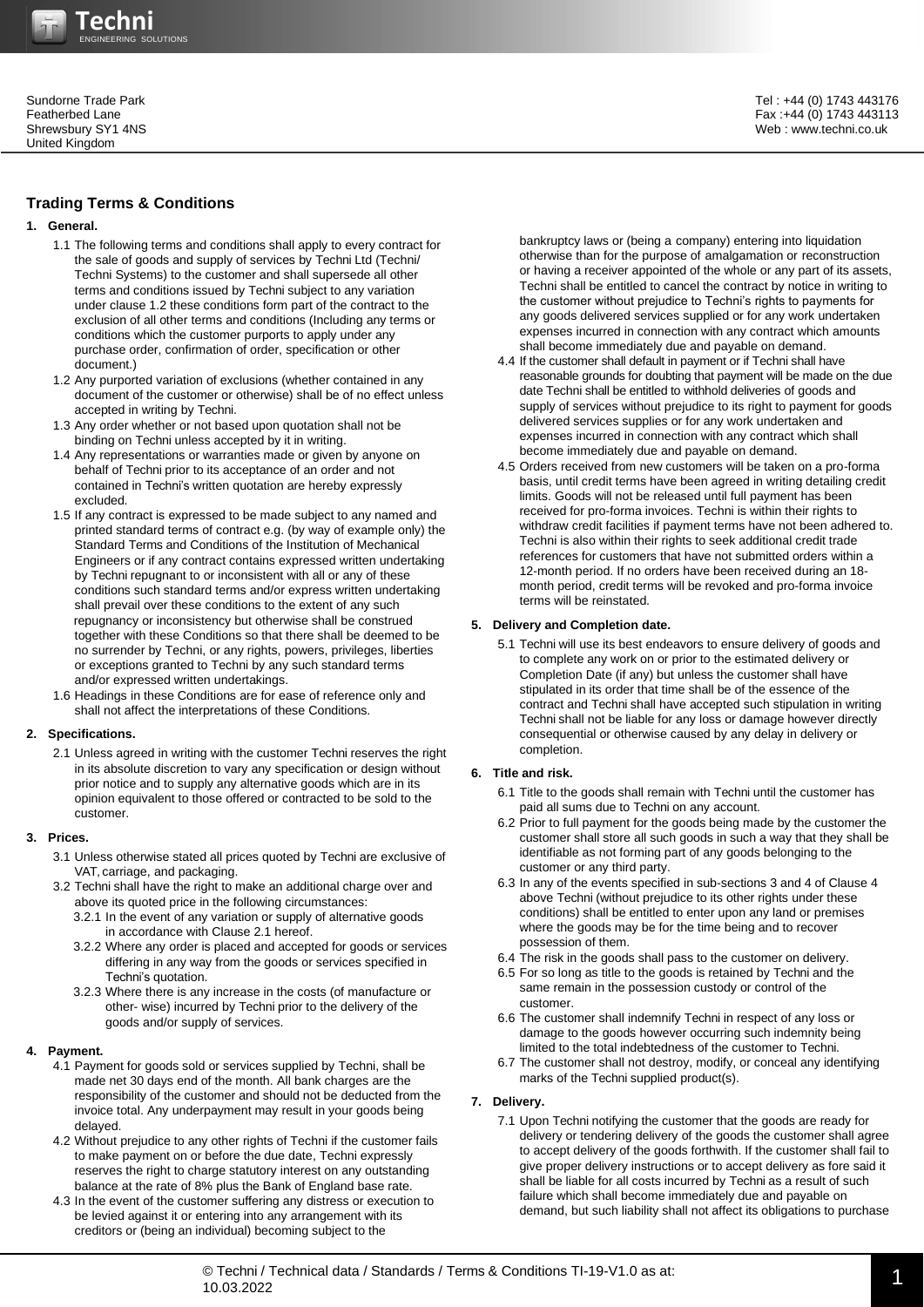the goods or the right of Techni to damages to breach of such obligation.

- 7.2 If Techni have contracted the transportation of the goods on behalf of the Customer, the cost of the transportation, any insurance, or any other costs which Techni may have incurred upon instruction from the Customer, shall be re-imbursed by the Customer without any form of withholding, and demanded on the same date of payment of the product. In any case, the transport carrier will be considered as an agent of the Customer.
- 7.3 Should the Customer not accept the delivery of the goods for any reason or should Techni not have been able to deliver the product on time as a result of causes due to the Customer, the goods shall be considered as having been delivered and Techni may store them until the definitive delivery thereof, with all costs and expenses to be met by the Customer.
- 7.4 In the event that the goods are delivered at a time and place agreed by the customer, but no representative of the customer is present when the goods are so delivered Techni reserve the right to deposit the goods at the specified place and shall have no liability in respect of loss or damage resulting there from.

## **8. Damage to goods in Transit.**

- 8.1 Techni shall have no liability in respect of goods lost or damaged in transit unless the customer gives a written notice within 48 hours of delivery or in the case of the whole consignment failing to arrive gives notice in writing to Techni within 7 days of receipt of Techni's dispatch note or invoice.
- 8.2 Techni's liability in respect of goods lost or damaged in transit shall be limited to repairing or replacing such goods in a reasonable period of time, or by means of the issuing of a pro rata credit note in respect of the invoice issued.

## **9. Warranties and Limitations.**

- 9.1 Techni will replace or repair without charge any goods in respect of which defects arise from faulty materials or workmanship upon notification of the same to Techni in writing within 36 months from the date of delivery of the goods in question provided as follows: (a)Such goods shall have been properly used, kept, and maintained
	- at all times and in accordance with any accompanying instructions.
	- (b) Such defects shall not have arisen as a result of any attempted repair, replacement, adjustment, modifications, or alteration carried out by persons other than accredited agents of Techni.
	- (c) Such defects shall be notified to Techni in writing within 14 days of the same becoming apparent.
	- (d) The goods are properly returned to Techni carriage paid.
- 9.2 Save as provided in Sub-conditions above Techni shall have no other or further liability in respect of the goods or any defects therein and all warranties whether expressed or implied by law as to the quality fitness for any purpose correspondence to description or sample of the goods are expressly excluded except insofar as any statute or rule of law provided to the contrary.
- 9.3 Techni shall not be responsible for any injury, damage or loss caused directly or indirectly by the goods whether as a result of their manufacture, operation, use or otherwise and whether as a result of any defect therein unfitness for purpose or otherwise and the customer shall indemnify Techni from any claim arising from any such injury, damage or loss suffered by any third party.
- 9.4 Techni shall have no liability for any of the following: 9.4.1 Consequential loss, damage, or recovery of any kind, including the towing of any broken-down vehicle to the service point and/or travel time to the service point, and does not cover the leasing of a substitute vehicle.
	- 9.4.2 Damage caused by the Customer not following the installation instructions and start up procedure.
	- 9.4.3 The Customer having failed to ensure the maintenance regime has been adhered to or is unable to demonstrate adherence through service records/history.
	- 9.4.4 Warranty claims for compressor mount brackets will only be considered if the compressor drive belt and idle pulleys have been maintained in accordance with the schedule below: Maximum drive belt life – 30,000 miles (50,000 km) or 12 months, or 600 system operating hours, whichever comes first.

**Note:** Vehicles fitted with a manual belt tensioner must be re- tensioned within 5,000 miles (8,000 km) and every 10,000 miles (16,000 km), or 250 system operating hours thereafter.

Maximum idle pulley life – 30,000 miles (50,000 km) or 24 months whichever comes first.

- 9.4.5 Damage caused by poor/incorrect fitting, or removal as a result of any other work being carried out on the vehicle following the initial installation.
- 9.4.6 Where the Customer has altered or repaired the Techni Kit prior to failure, or used components not supplied by Techni, without Techni's prior knowledge.
- 9.4.7 Products for vehicle installation are designed and manufactured to operate under normal vehicle working cycles and conditions. Therefore, warranty claims will not be accepted if it is considered that the vehicle has been operating in extreme engine cycles or conditions.
- 9.4.8 Products for vehicle installation are designed and manufactured to operate on the specific vehicle application(s) stated in the Installation Manual/Application Guide. Therefore, warranty will not be accepted if additional changes have been made to the vehicle which may be considered to adversely affect the performance of such products.
- 9.5 Refrigeration / Air Conditioning Compressors supplied by Techni: 9.5.1 Compressors supplied by Techni with, or as part of, a Techni compressor mount kit: New installations 12 months from date of delivery. Customer must specify the Refrigerant and compressor oil type when placing the order.
	- 9.5.2 Replacement compressors. 3 months from date of delivery, provided the Customer can prove that the system had been flushed and vacuumed prior to the replacement compressor being installed.
	- 9.5.3 The warranty offered will be subject to the terms and conditions of the supplying manufacturer.
- 9.6 Techni shall have no liability for any of the following: (a)Consequential loss, damage, or recovery of any kind. (b) Fair wear and tear of any part.
- 9.7 Techni will replace or repair without charge any non-moving part within a compressor mount kit in respect of which defects arise from faulty materials or workmanship within the life of the vehicle.

## **10. Intellectual Property.**

- 10.1 The customer acknowledges that any trademarks patents copyright or other intellectual property rights in the goods and in any technical documents drawings or specifications relating thereto remain the property of Techni or its suppliers as the case may be.
- 10.2 The customer shall not copy or permit any other person to copy any goods or any drawings specifications technical data and any other document information or material of any kind relating thereto.
- 10.3 The customer further agrees that it shall not deface or remove from any goods any notice proprietary legends labels or trademarks whether belonging to Techni or to any third party.
- 10.4 The customer shall indemnify Techni to the full extent of any costs disbursements and damages payable by Techni in the event if any claim made against Techni due to any injury, damage or loss suffered by any third party as a result of noncompliance by the customer with sub-conditions 2 and 3 above.
- 10.5 Techni gives no warranty that goods supplied to the customer do not infringe any trademarks, patents, copyright, or other intellectual property right belonging to any third party.

#### **11. Confidentiality.**

11.1 The customer agrees that it will treat any technical documents drawings or specifications and any other information relating to the goods supplied to it by Techni as confidential and will not without the prior written consent of Techni disclose the same to any person other than such of its employees as shall require to use the same and shall be bound by obligations of secrecy in respect thereof.

#### **12. Sub-Contracting.**

12.1 Techni shall have the right to sub-contract all or any part of its obligations hereunder.

#### **13. Customers own designs or instructions.**

13.1 If Techni shall manufacture or supply any goods in accordance with any designs or instructions furnished or given by the customer, the customer shall identify Techni to the full extent of any costs, disbursements and damages payable by Techni in the event of any claim made against it due to any injury damage or loss suffered by any third party as a result of any such designs or instructions infringing any copyright, trade mark, patent or other intellectual property right belonging to such third party shall first have given the customer three months' notice in writing of its intentions.

#### **14. Customers own Components.**

14.1 If Techni and the customer shall agree that components are to be supplied by the customer to Techni for insertion in goods manufactured or supplied by Techni.